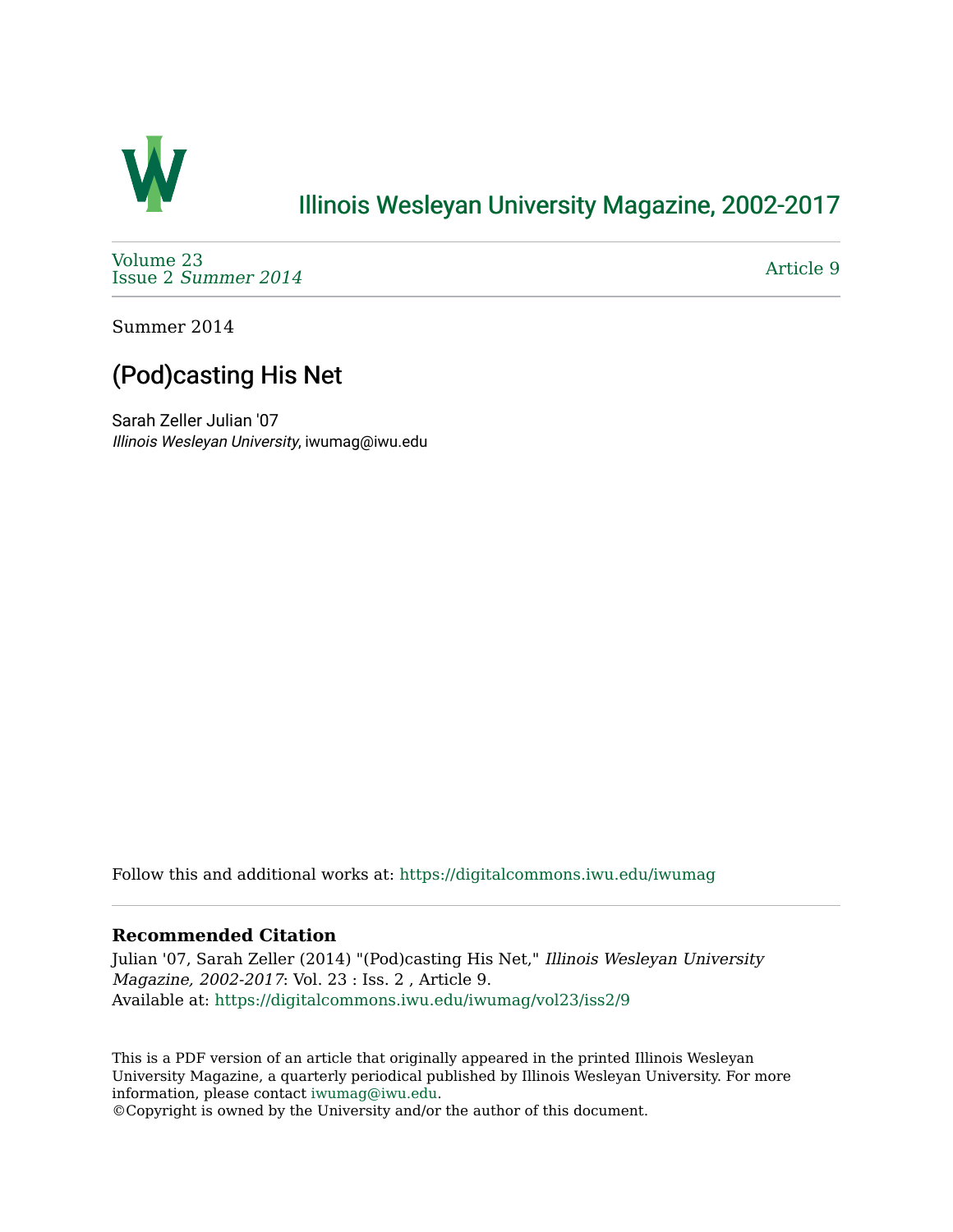## **(Pod)casting His Net**

**Robb McCoy '99 creates weekly podcast to reach an even wider congregation.** 

**Story by SARAH (ZELLER) JULIAN '07** 



Robb McCoy '99 is finding news ways to expand his spiritual messages beyond the bricks, mortar and stained glass of a traditional church.

Robb (along with fellow pastor Eric Fistler) started podcasting a year ago, in addition to his fulltime job as associate pastor at Riverside United Methodist Church in Moline, Ill. "We wanted to create a podcast that would be accessible, yet rooted in good scholarship," he said. "We called it Pulpit Fiction because we both loved the movie *Pulp Fiction.*"

The content, he said, attracts a wide audience. "We try to talk about the Biblical texts in a way that is deeply rooted in the best of modern scholarship, so it can help inspire and inform other preachers. Yet we also want it to be a conversation that anyone can enjoy, even if they haven't been to seminary." The podcast has included interviews with several influential authors of religious texts.

His favorite part of the experience is the community it has created. "People correspond with us on different social media and tell us about ways that they shared our ideas or have deeper questions," he explained. "It's pretty crazy to think that on a good Sunday, I might preach to 300 people, but every week a couple thousand people listen to our podcast."

Robb, who met his wife Sarah (Sechrest) McCoy '01 while studying history at Wesleyan, said his time as an undergraduate has had a life-long impact. "My education at IWU was so much